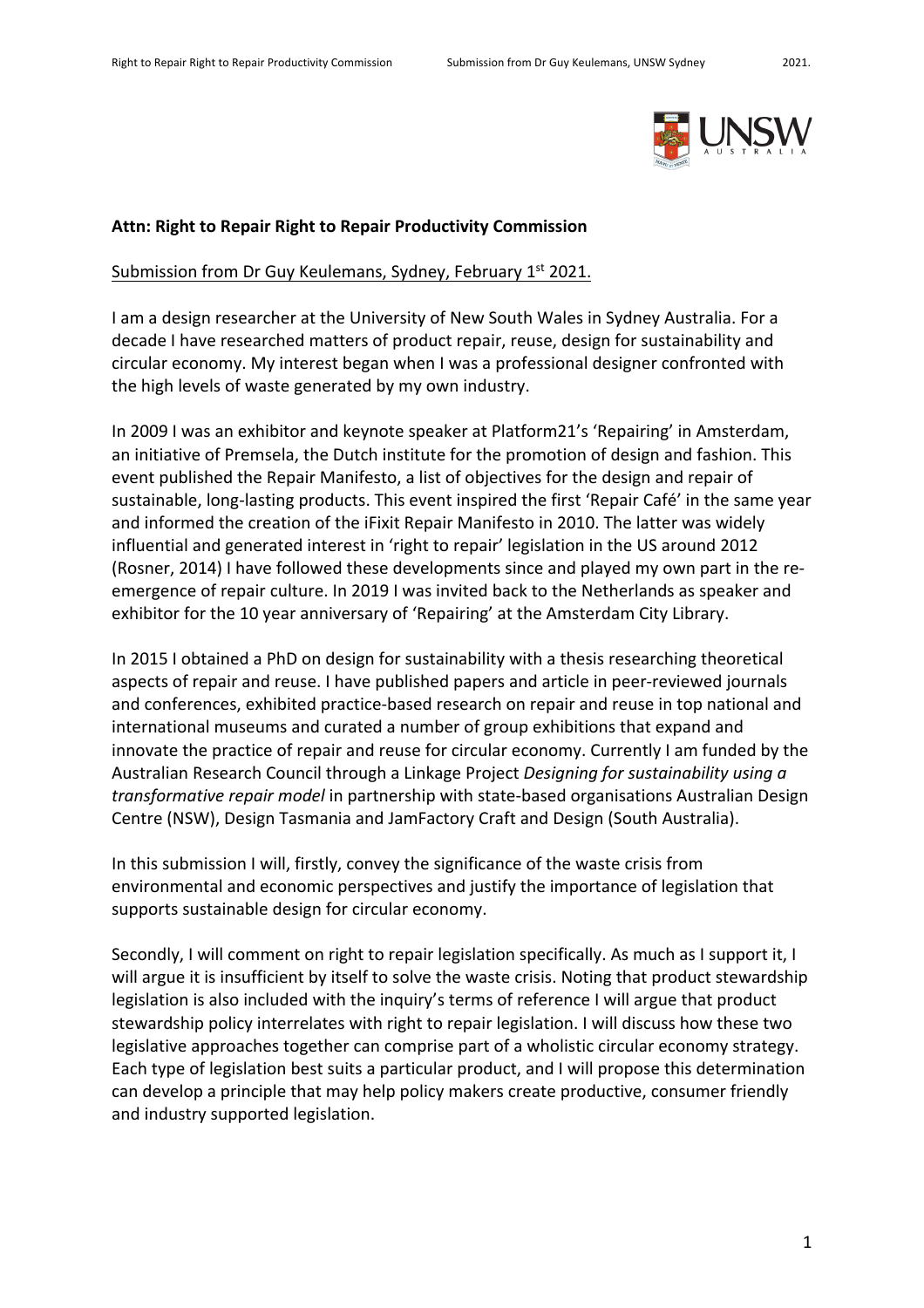## **1. The waste crisis**

Since the mid-late 20th century, product life cycles have steadily diminished, resulting in increasing levels of consumption for products that typically end up as waste (Slade, 2007). The impact of this waste is calculated through the concept of the ecological footprint: Australia is in the top ten of highest average household ecological footprints. The biggest impact on the footprint is not direct household use of energy or water but indirect use of these via consumption (Lenzen & Murray, 2003), and a full ecological assessment documents consumer goods and services as accounting for nearly 30% of greenhouse gas emissions (ACF, 2007: 5). From 2003 to 2009 the average waste per Australian increased by 128 kilograms to over 1 ton per year (ABS, 2013). NSW, for example, is the *world's* second highest producer of waste per capita (Green, 2018: ix). For households to improve their impact on the environment, they "must go well beyond merely reducing energy and petrol use" and actively start reducing consumption (ACF, 2007: 5). Globally, pollution from excessive production is causing climate change and potentializing mass-ecological harm (IPCC, 2014). Socio-economic impacts of hyper-consumerism include financial pressures and anxiety from household debt (Ritzer, 2010).

As noted in Box 11 on page 22 of the Productivity Commission Issues Paper of December 2020 (hereafter referred to as the Issues paper) e-waste in particular is known to cause harm to humans, animals, plants and their ecologies alike, poisoning waterways, soils and people. While Australia has better managed disposal than some other countries, this is not guarantee against future contaminations problems as waste management sites themselves reach their end of life. Furthermore, there is the waste of valuable materials and elements in e-waste, some of which are known as Critical Raw Materials (CRMs). CRMs are rare materials whose supply is sensitive to geopolitical disturbance, as defined by the European Commission (Mathieux, et al. 2017). Many are mined in China. In our currently linear economy, CRMs such as cobalt, gallium, germanium, tungsten and more become locked up in products and then lost in waste, but they are valuable and rare materials whose availability may become compromised in the future.

Currently, government and industry tend to be focussed on responding to the waste crisis through large-scale industrial methods of material recycling (Slade, 2007; King et al., 2006). However, the recycling industry is largely dysfunctional, with consumers unclear how to dispose of the wide variety of mixed materials in products and councils unable to sort them. Many problems around e-waste disposal and recycling identified in the Issues paper (p. 23) are due to this problem of 'assortment'. In the consumer landscape, many thousands of products become mixed in use and disposal. Any one individual consumer may use and discard dozens of electronic products from dozens of different manufacturers. The identification of mixed, assorted products in waste stream is problematic and therefore is it difficult for waste management bodies to know their potential for reuse or recycling. Even when possible, recycling is a destructive process that requires more energy and can create more waste by-product than repair and reuse (King et al., 2006). I draw your attention to the included Design for Circular Economy Diagram (Fig. 1.) and note that the smaller the loop in circular economy, the more energy efficient the circularity. Recycling is the largest loop, maintenance and repair are the smallest. Circular economy is defined as "an industrial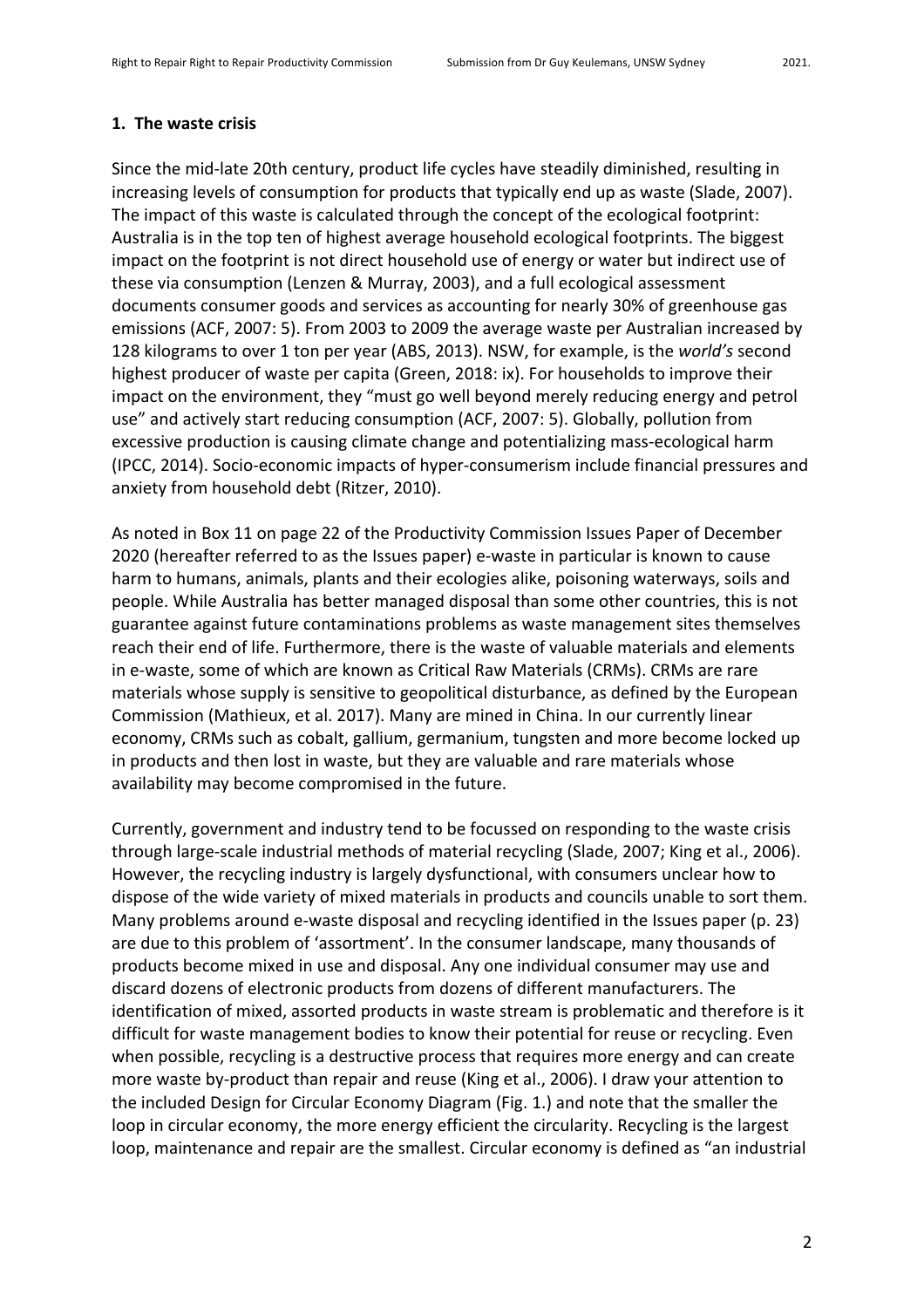

# Figure 1. Design for Circular Economy Guy Keulemans 2021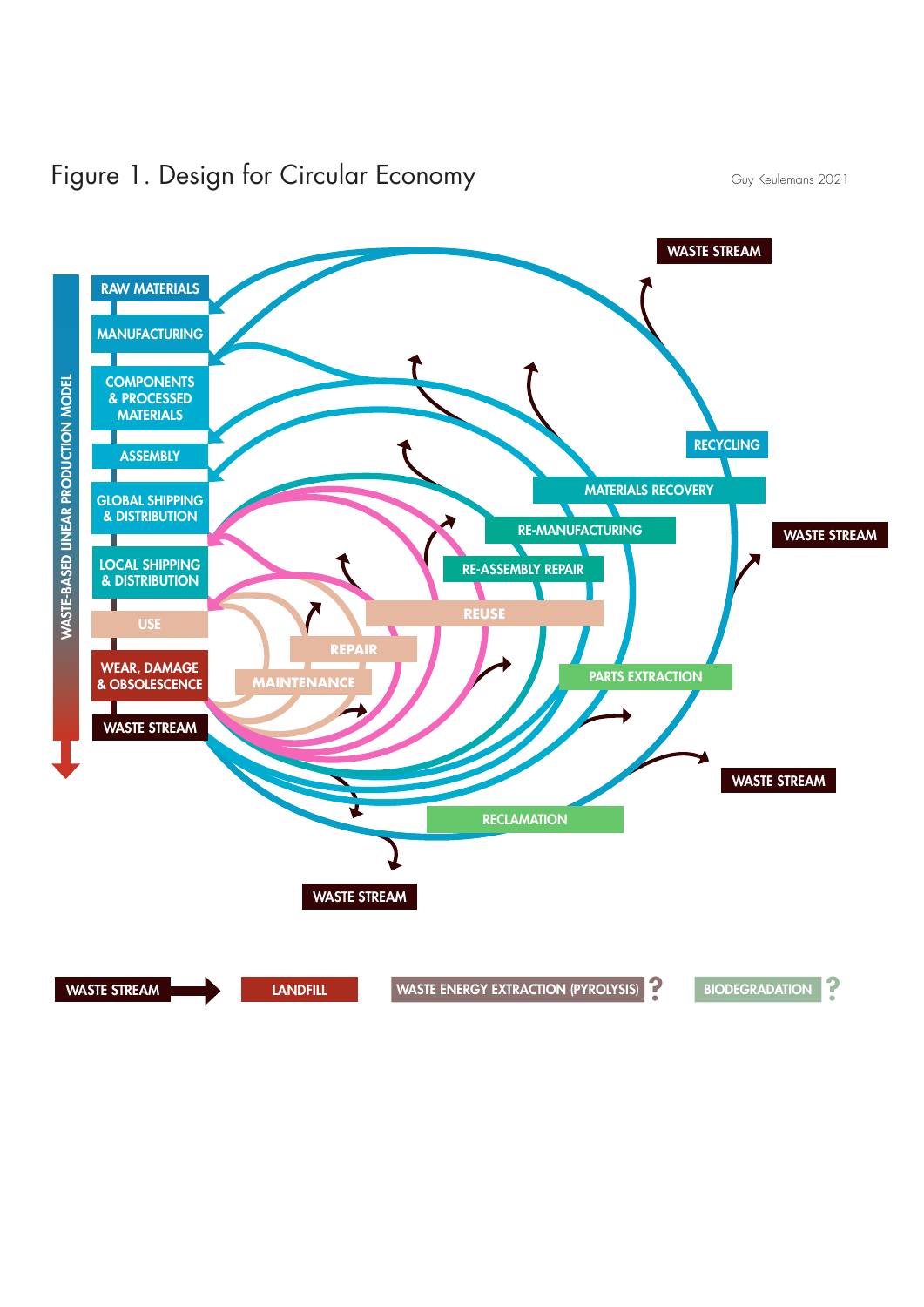economy that is restorative or regenerative by intention and design" (Ellen MacArthur Foundation, 2013).

A related problem is that broken and/or obsolete materials and objects such as clothing, electronic products, furniture, homewares, office products and textiles, are not historically designed to be suitable for recycling systems. This is largely because the entities responsible with designing products, the manufacturing companies, are not the entities held to be responsible for the product at end-of-life, so the end-of-life design is not sufficiently considered in the design phase.

Because the above circumstances have compounded into a waste crisis, I strongly disagree with this paragraph in Issues Paper:

*Not all impediments to repair require government intervention. For instance, high repair costs may discourage some consumers from repairing their products. Similarly, consumer attitudes and preferences for new products are likely to reduce the number of repairs. But neither of these automatically imply a role for government. (p. 3)*

While both circumstances, high labour costs of repair and high demand for new products, are true and may not be easily changeable by government, both circumstances generate unacceptable external costs through unsustainable levels of waste – should nothing else change. Therefore, government should look for other options that ameliorate their effects. I would say that in regard to the relationships between the cost of repair and the cost of new replacement products, the terms of reference used in the inquiry are too limited. On competition in the repair market, even if costly repair services subsidise cheaper new products, evening out the costs to consumers (p. 12, Box 6), this speeds up consumption cycle which, in a linear waste-based economy, speeds up the generation of waste and contributes to climate change through extra energy spent in production.

There are solutions to these circumstances that are within the terms of reference however. Most visibly, consumers and secondary markets should be given the tools, information and power to conserve materials, reduce consumption and reduce waste by prolonging the lifespans of products through repair. But, this is just one strategy for achieving a circular economy, and there are others. As your Issues paper notes: "premature product obsolescence leads to inefficient resource use and environmental costs by promoting a culture of disposal and waste", so it is crucial to address the waste-based linear economy through legislation that incentivises *circularity* (p. 18, citing AELA 2020 and Giurco & Benn 2014). There are many end-of-life design strategies for circularity (Fig. 1). Just for example, 'remanufacturing', is a nascent but underdeveloped strategy for companies to rebuild new products with parts and materials extracted from old ones.

There would be costs for a manufacturer developing a viable remanufacturing stream within their traditional manufacturing activities, but there are likely to be savings in component and material costs too. Costs are, regardless, appropriate because they replace the externalities of waste currently paid by society. Nonetheless, manufacturers will need a push to develop circular lifespans for their products. As I will explain, within the inquiry's terms of reference, it is not right to repair legislation but product stewardship legislation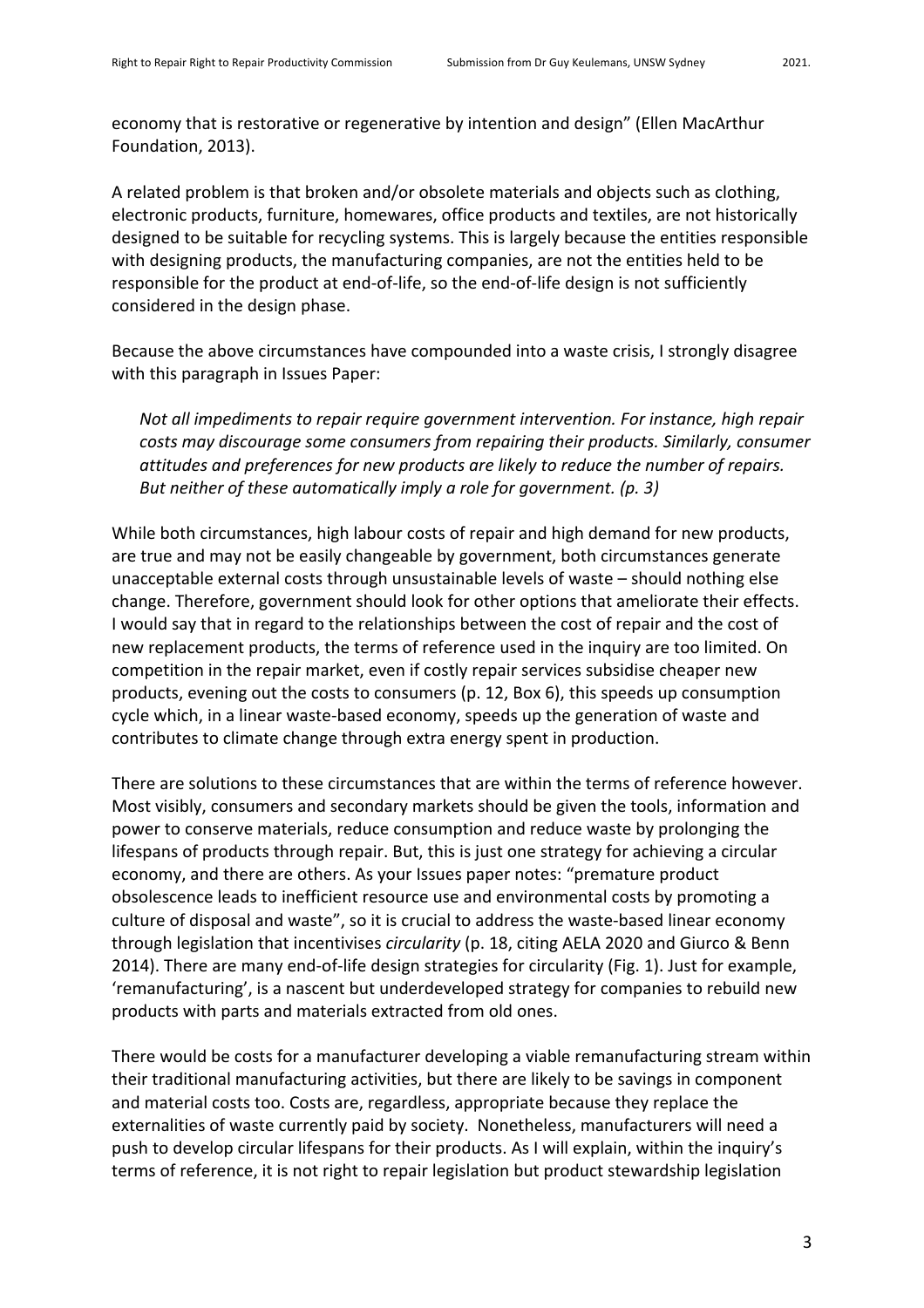that has the better chance to encourage manufacturers to design products that can be remanufactured into new products.

## **2. Right to Repair x Product Stewardship legislation**

Poor design choices made by manufacturers generate waste through obsolescence, lack of repairability, lack of capacity to be disassembled etc. Yet, the responsibility for waste is disproportionately placed on consumers and government who do not have the manufacturer's knowledge of products to know how best to circularise them. This matter is identified in the Issues paper as 'information asymmetry' (p. 3). A related term is 'blackboxing', a conceptual (sometimes literal) term for products whose inner workings are unclear or inaccessible. Product stewardship is a concept that highlights the manufacturer's responsibility over their product end of life and their capacity to 'see into' the black box they created. Good product stewardship conceptualisation should consider matters of information asymmetry, especially when it regards information about the product that the manufacturer does not want to share for intellectual property reasons or for competitive advantage.

However, the concept of product stewardship can be watered down. For example, the language used to describe the product stewardship scheme of the Government's Department of Water, Agriculture and the Environment describes the idea of 'shared' responsibility. It is a voluntary scheme that does not categorically define manufacturers as responsible for their products, but rather sharing in responsibility with consumers.<sup>1</sup> I don't dispute that consumers have some responsibility – they are, after all, in closest proximity to products when they break or obsolesce. Governments also take on responsibility through their provision of waste management practices. But as I discussed above, this status quo has failed because of information asymmetry and the problem of assortment.

Conversely, the language around right to repair legislation involves the responsibility of manufacturers to design for repair and release technical information and tools required for repair, but then the *responsibility* of the repair becomes implicitly tied to the *rights* to repair. It is important to recognise that while right to repair legislation is necessary for many products, it reasserts responsibility for product end-of-life back on the consumer and secondary market, not the manufacturer, so the problem of waste assortment remains, even if the asymmetry problem is lessened.

And significantly, capacity for repair in the secondary market is decreasing, not increasing. While the Issues paper note the public interest in DIY consumer repair and repair cafes (p. 1) this demand is driven by declining professional repair services. From the shoe or watch repairer, to the local seamstress, the number and presence of professionals that can viably repair our products has declined with increased labour costs in the developed world. This is why street-level repairs are so much more visible in parts of Asia, Africa and other areas of the global South; it is still economically viable. Given that labour costs will continue to trend upwards and that in an increasingly affluent and educated society there is lower demand for trade-based employment in repair services, the responsibility for repair should not be

<sup>&</sup>lt;sup>1</sup> https://www.environment.gov.au/protection/waste/product-stewardship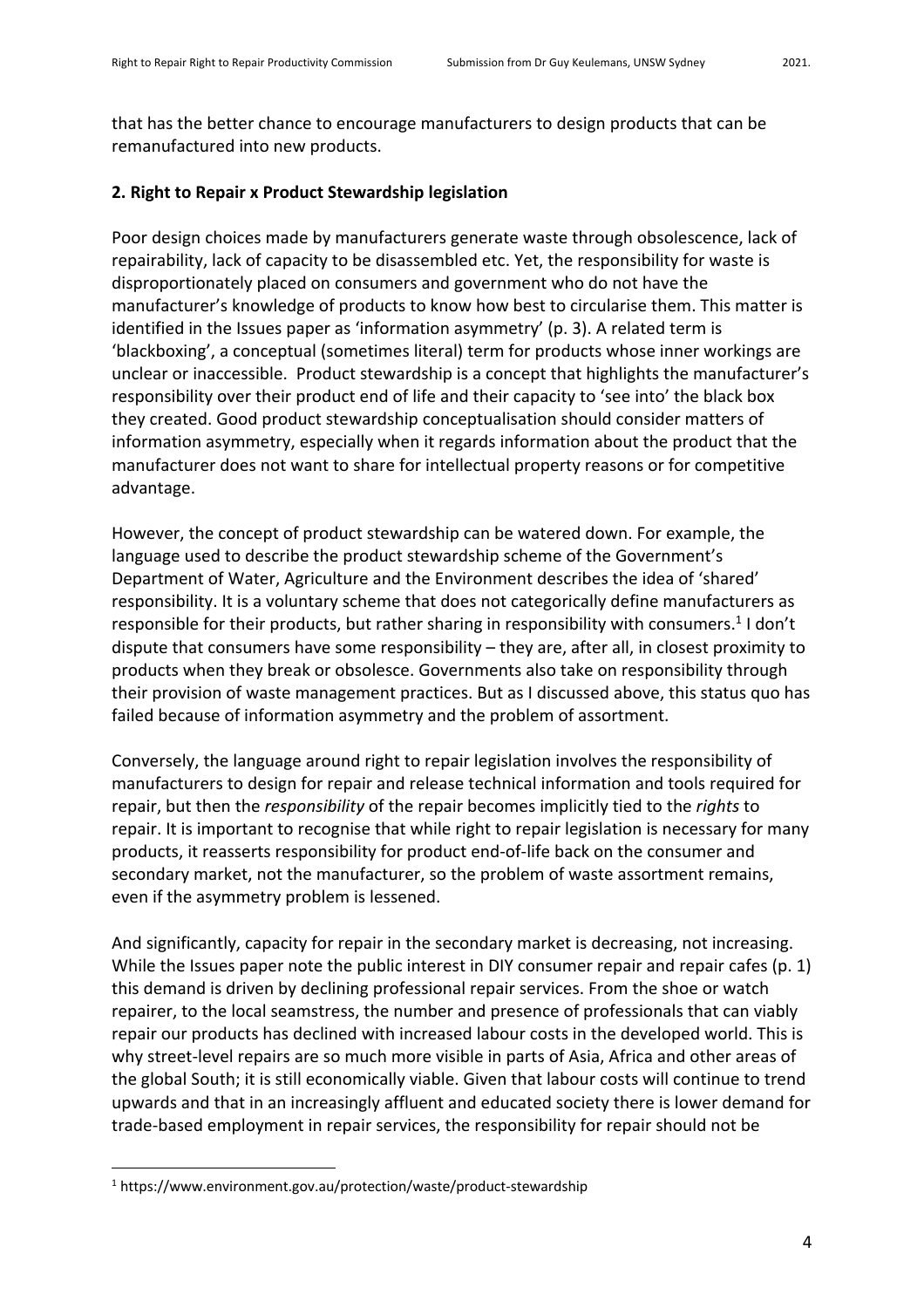landscape without the support of viable repair services.

largely laid at the hands of the consumer or secondary market. In some sense, 'right to repair' activism might even be a distraction that abrogates manufacturer responsibility for creating products that are unrepairable by design and often released into a consumer

Notwithstanding the limits to repair in the secondary market due to labour costs, right to repair legislation demanding the use of open standards, publication of technical information and unrestricted supply of OEM or third party replacement components and tools has capacity to open up blackboxed products and encourage repair. It is important for consumer-level DIY repairs, but especially professional repair services for consumers and industry. It can help to provide competitive, unrestricted repair of products preventing the waste of their material and embodied energy. Subsidies or tax concession for repair service are also important.

The type of products for which rights to repair work well are technologically stable, meaning that major innovations in form and function have plateaued, with only minor incremental improvements from year to year. Examples include many domestic appliances, such as dishwashers or dryers, and bicycles. The bicycle industry is an especially good example of an industry that uses open standards and minimal black boxing (unlike the automotive industry) facilitating a healthy professional repair economy and home repair capacity. These are industries in which research and development of new features has relatively less impact on product demand than research and development on quality improvements.

But right to repair is not the best solution for all products. As noted in the Issues paper, some manufacturers object to the use of open standards and publicly available technical information. They say it may infringe on their intellectual property, encourage copycat products or limit competitive advantage borne from investment in research and development. These are serious concerns due to their potential impact on product innovation. But the status quo, in which repair of technologically sophisticated products is untenable when they break due to complexity or cost, cannot continue because of the environmental damage they cause (especially e-waste). In such cases, manufacturers should be compelled to take stewardship of their broken or obsolete products, reclaim the product components and materials and be incentivised to repair or remanufacture it themselves (in full possession of the technical knowledge and resources to do so).

The product stewardship approach may be resisted by industry because of the expense in incurs. While some manufacturers offer it as an enticement to sustainability-minded consumers ('Patagonia' clothing brand is a notable example), its uptake is limited by lack of competitive advantage. This is why it must be legislated to place all manufacturers on a level playing field. Such legislation would then have the advantage of incentivising innovation and efficiency in production stewardship techniques. This is by no means trivial as there are many complexities to retrieving broken or obsolete product from the consumer landscape; the must be identified, collected, sorted, disassembled with parts allocated for repair, reuse, remanufacturing or recycling into new products. Systems for tracking products in the consumer landscape (for example, through digital product registration) or financially motivating consumers to return broken and obsolete products may be needed, but these have precedent. Making stewardship a requirement for any and all products that cannot be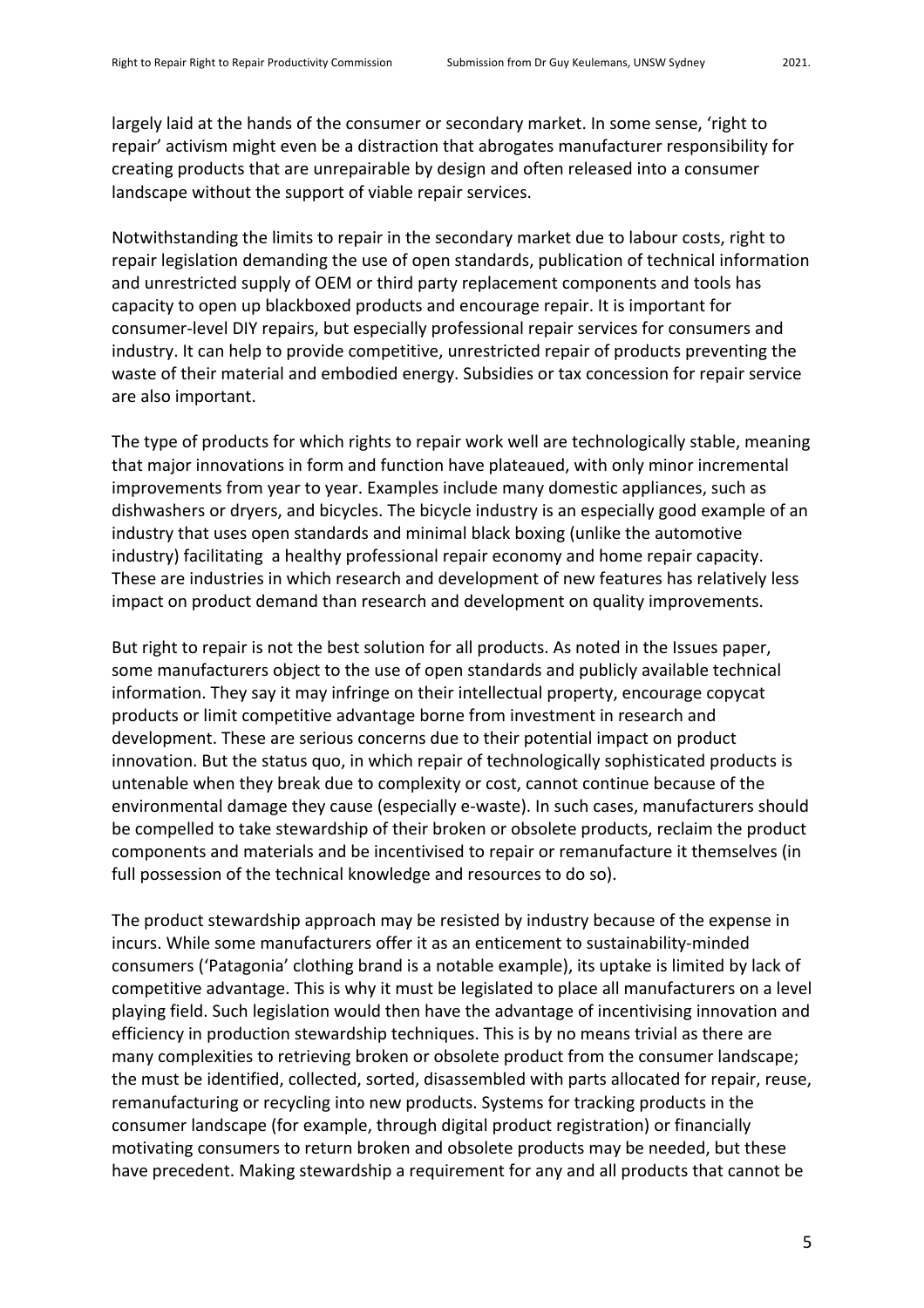easily repaired by third party professional repair services, for whatever reason, should however, encourage innovation in circular economy and remanufacturing. Examples of product types that fit well to the stewardship model are products that are technologically complex and still innovating, for example, computer devices, mobile phones and electric vehicles.

Together then, the 'right to repair' legislation and 'product stewardship' define an axis of responsibility on which every manufacturer must sit. Don't want to release all your technical manuals and use open standards? Fine, then you are responsible for the costs of collecting and remanufacturing your product when it breaks. Don't want your business to have responsibility for taking care of your products after use (beyond existing obligations under Australian Consumer Law)? Fine, then publish all your technical documentation and provide OEM components and tools, or allow third party companies to do so).

It is worth pointing out that how much a manufacturer has retained their stewardship may be determined as a consequence of complementary legislation. Legislation that requires the determination and publication of a "reparability rating" (such as in EU ecodesign regulations) is a proxy for stewardship determination because products with poor repairability can be considered still within the stewardship of the manufacturer. In other words, relinquishing stewardship can be a privilege earned by proper design and support for consumer repairability.<sup>2</sup>

Therefore, product stewardship and rights to repair legislation sit on an axis of product lifespan responsibility, and I encourage the Productivity Commission to examine them together in relation. *How* the two approaches may sit together on this axis is a question for industry and policymakers. Can manufacturers choose elements of both for their products, a hybrid approach? I have no doubt that manufacturers should provide one or other, or both together, in complete measure, because the environmental and economic cost of generating waste is now far too great to ignore.

In many respects, the 20<sup>th</sup> century was an era of great innovation in the human *safety* of products; manufacturing toxins were regulated and many dangerous products were improved so as not to electrocute, catch fire or harm their users. The  $21<sup>st</sup>$  century is now the time for innovation in *environmental* safety and material sustainability through the efficient, sophisticated circularity of products.

 $2$  As a side note, the positive economic consequences of such legislation become very interesting when considering the impacts on international imports. Since the 90s it has been the prevailing political consensus that tariffs are largely undesirable for most consumer products because they stifle innovation, a policy that has seen a decline in Australian-made product as local manufacturers unsuccessfully compete with international imports made in economies with cheaper labour costs. The implementation of product stewardship legislation could be done in a way that advantages and incentives innovation among local manufacturers, redresses lack of tariffs, and requires foreign manufacturers to take responsibility for the external costs their product waste generates for Australia.